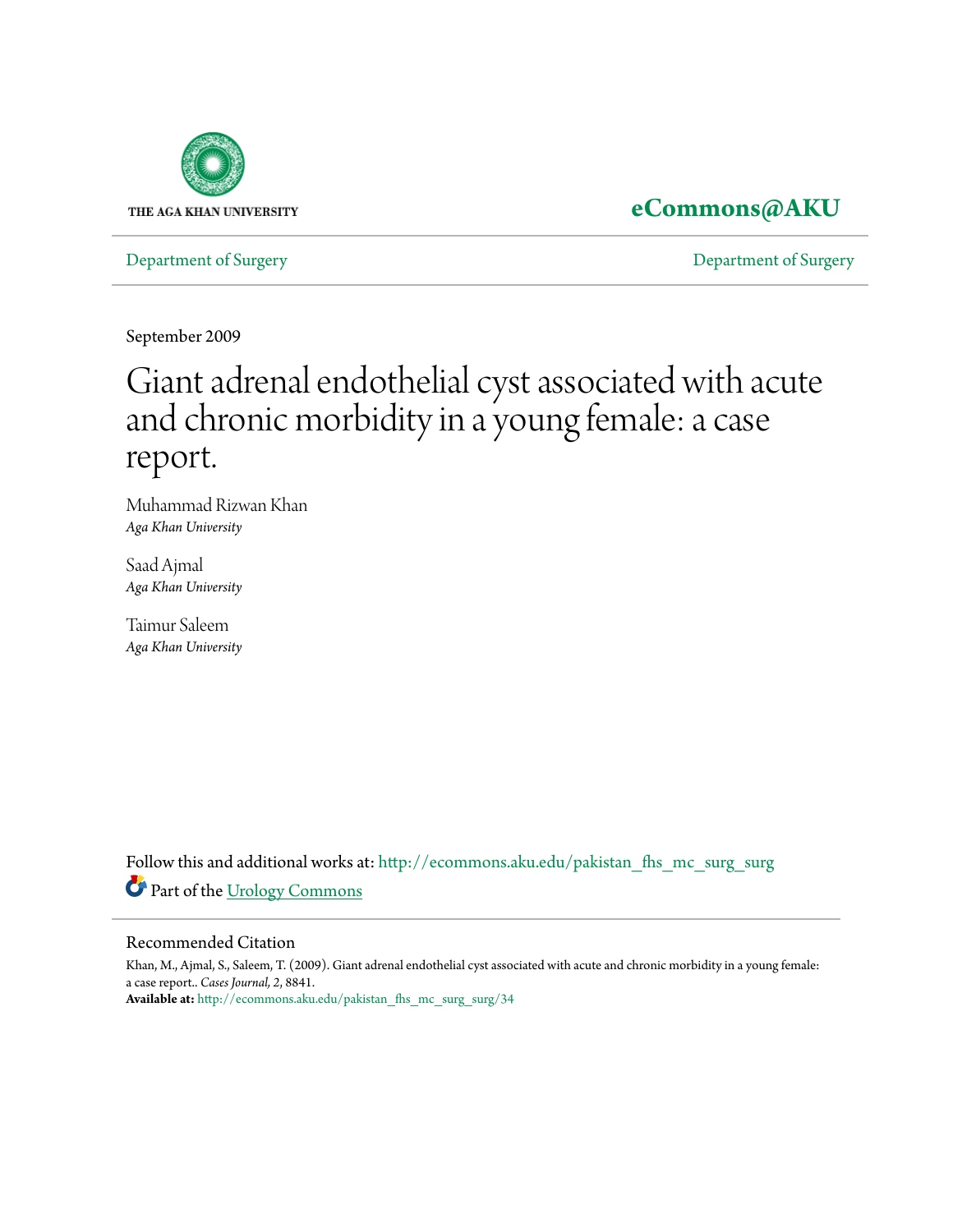

# Giant adrenal endothelial cyst associated with acute and chronic morbidity in a young female: a case report Muhammad Rizwan Khan<sup>1</sup>\*, Saad Ajmal<sup>2</sup> and Taimur Saleem<sup>2</sup>

Addresses: <sup>1</sup>Department of Surgery, Aga Khan University, (Stadium Road), P.O. Box 3500, Karachi, (74800), Pakistan<br><sup>2</sup>Medical College, Aga Khan University, (Stadium Road), P.O. Box 3500, Karachi, (74800), Pakistan <sup>2</sup>Medical College, Aga Khan University, (Stadium Road), P.O. Box 3500, Karachi, (74800), Pakistan

Email: MRK\* - [khan.rizwan@aku.edu](mailto:khan.rizwan@aku.edu); SA - [saad.ajmal@aku.edu](mailto:saad.ajmal@aku.edu); TS - [taimur@gmail.com](mailto:taimur@gmail.com)

\* Corresponding author

Received: 31 July 2009 Accepted: 21 August 2009 Published: 9 September 2009

Cases Journal 2009, 2:8841 doi: 10.4076/1757-1626-2-8841

This article is available from:<http://casesjournal.com/casesjournal/article/view/8841>

© 2009 Khan et al.; licensee Cases Network Ltd.

This is an Open Access article distributed under the terms of the Creative Commons Attribution License [\(http://creativecommons.org/licenses/by/3.0\)](http://creativecommons.org/licenses/by/3.0), which permits unrestricted use, distribution, and reproduction in any medium, provided the original work is properly cited.

#### Abstract

Adrenal cysts are rare clinical entities that can present as acute abdomen through rupture and internal hemorrhage as well as chronic symptoms such as gastrointestinal disturbances. A 20-year-old girl presented to our hospital with a 4-years history of abdominal pain and diarrhea. Ultrasound of the abdomen revealed a cystic area measuring 10 × 10 cm between the spleen and left kidney. Computed tomography scan showed a large cystic, homogeneous mass measuring  $12.8 \times 9.5 \times 9.4$  cm in the left hypochondrium with most likely origin from the left adrenal gland. Limited work up for hormone hypersecretion was negative. The patient was then encountered in the emergency room with an acute abdomen secondary to intracystic hemorrhage. A laparotomy with left adrenalectomy was performed. Final pathology showed a benign adrenal endothelial cyst. Post-operatively, the patient's long standing complaints of diarrhea and abdominal pain completely resolved. Surgical resection appears a safe and reasonable management strategy in a patient with intracystic hemorrhage of adrenal cyst.

#### Introduction

Adrenal cysts are rarely encountered clinical entities. Their incidence has been reported from 0.06%-0.18% in autopsy series [1]. Although most of these cysts are asymptomatic, they can cause morbidity in patients in the acute as well as chronic settings through rupture and internal hemorrhage or gastrointestinal disturbances through pressure on various parts of the gastrointestinal tract, respectively [2]. However, the optimal management of adrenal cysts remains controversial.

We report here the case of a 20-years-old girl who presented to our institution with acute and chronic morbidity resulting from a giant non-functioning left adrenal cyst. She was managed with surgical intervention. We have also reviewed the indications for surgical intervention in a patient with an adrenal cyst.

#### Case presentation

A 20-year-old Pakistani girl from Karachi presented to our hospital with a 4-years history of abdominal pain and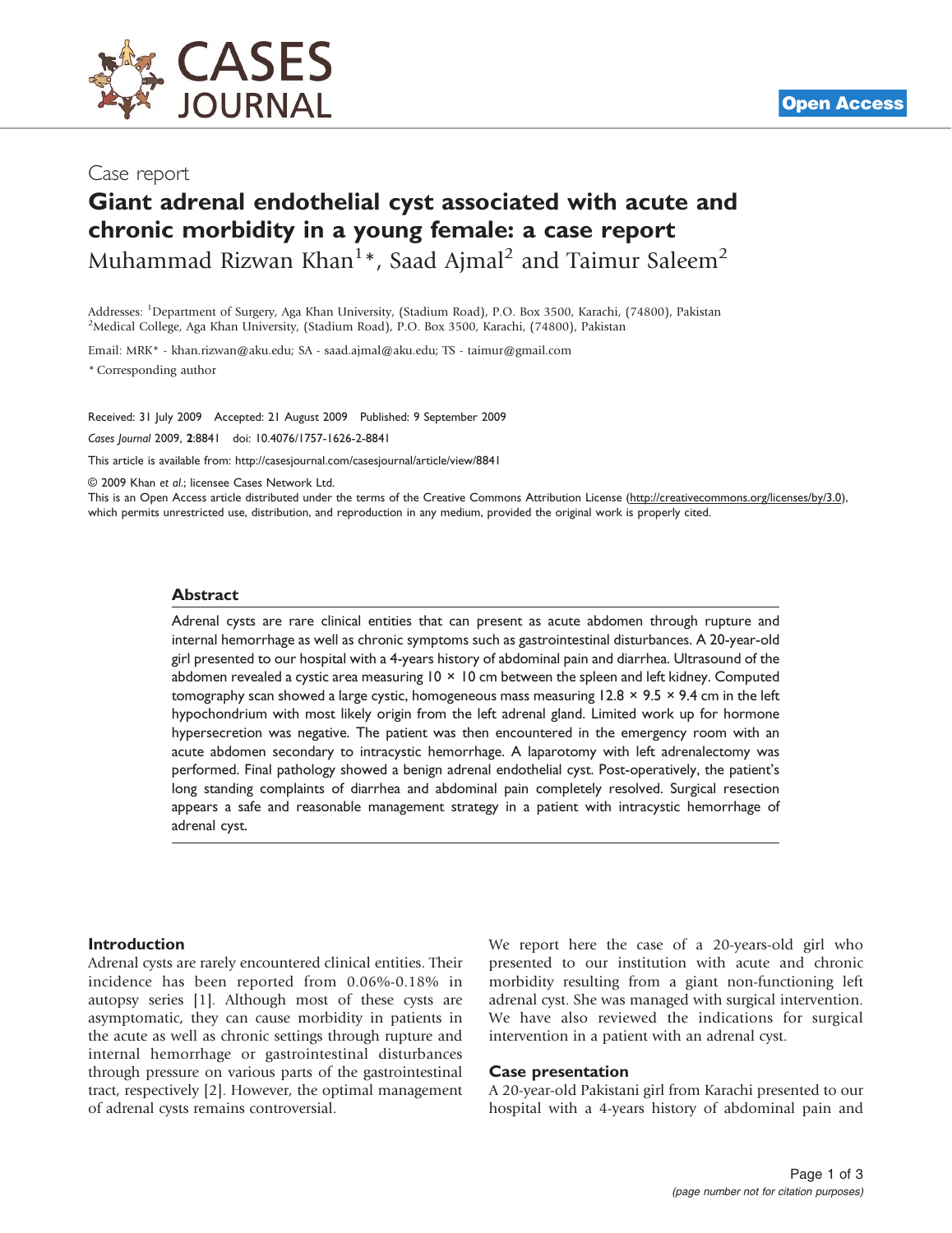diarrhea. She had been having up to 10 episodes of loose stools per day associated with abdominal heaviness and tenesmus. In view of her chronic symptoms, she had been empirically prescribed anti-tuberculous therapy in the past due to suspicion of abdominal tuberculosis. Her physical examination was unremarkable.

Laboratory investigations showed an increased erythrocyte sedimentation rate (37 mm/hr, normal: <20 mm/hr) while lipase, amylase, liver function tests, electrolytes and a stool detailed report (DR) were all within normal range. In view of her normal laboratory parameters, she next underwent an upper gastrointestinal endoscopy and a colonoscopy to further evaluate her chronic diarrhea. Patchy erythema in the ascending and transverse colon along with mild antral erythema in the stomach were noted. Biopsy of different parts of the digestive tract revealed chronic non-specific inflammation in the duodenum, ileum, ascending and descending colon with mild chronic Helicobacter pylori associated gastritis. Ultrasound of the abdomen revealed a cystic area measuring 10 cm × 10 cm between the spleen and left kidney.

Computed tomography (CT) scan showed a large cystic, homogeneous mass in the left hypochondrium with most likely origin from the left adrenal gland (Figure 1). The mass measured  $12.8 \times 9.5 \times 9.4$  cm in cranio-caudal, antero-posterior and transverse dimensions and was abutting various parts of the gastrointestinal tract. Urinary vanillyl mandelic acid (VMA) and 5-hydroxyindoleacetic acid (5-HIAA) were done to rule out endocrine tumors of the adrenal gland. These were, however, within normal limits.

While the work up was in progress, the patient was encountered in the emergency room of the hospital with one day history of excruciating abdominal pain. On examination, she had an acute abdomen which was



Figure 1. Giant left adrenal cyst without any rupture or intracystic hemorrhage.



Figure 2. Giant left adrenal cyst complicated by intracystic hemorrhage.

exquisitely tender in the left upper quadrant with a vaguely palpable mass in the umbilical area. Surgical intervention was planned in view of the quickly decreasing hematocrit. Multiple blood transfusions were given and a CT scan was emergently performed which revealed a left adrenal gland cyst with internal hemorrhage (Figure 2). Moderate amount of free fluid was also present in the peritoneal cavity around this cyst.

After stabilization, the patient was taken to the operation theatre where a laparotomy with left adrenalectomy was undertaken. Histopathological examination of the specimen showed cystic tissue with no definite lining and fibrocollagenous wall exhibiting areas of hemorrhage and congestion. Immunohistochemical staining for CD31 was positive; confirming the diagnosis of a benign adrenal endothelial cyst.

The post-operative hospital course of the patient was unremarkable and she was discharged after a week. She has been maintaining regular follow-ups in the clinic and her long standing complaints of diarrhea and abdominal pain have completely resolved.

### **Discussion**

Adrenal cysts are generally rare and around 600 cases of adrenal cysts have been reported so far [3,4]. Approximately 7% of all adrenal cysts are malignant or potentially malignant [4].

Adrenal cysts may be categorized as any of the four major types including pseudocysts (39%), epithelial (9%), parasitic (7%; generally echinococcal) or endothelial cysts (45%) [2,5] Endothelial cysts are further classified into angiomatous and lymphangiomatous cysts depending in their immunohistochemical staining pattern. [6]

Adrenal cysts larger than 10 cm are rare [2,7]. Giant adrenal cysts generally pose a diagnostic conundrum for